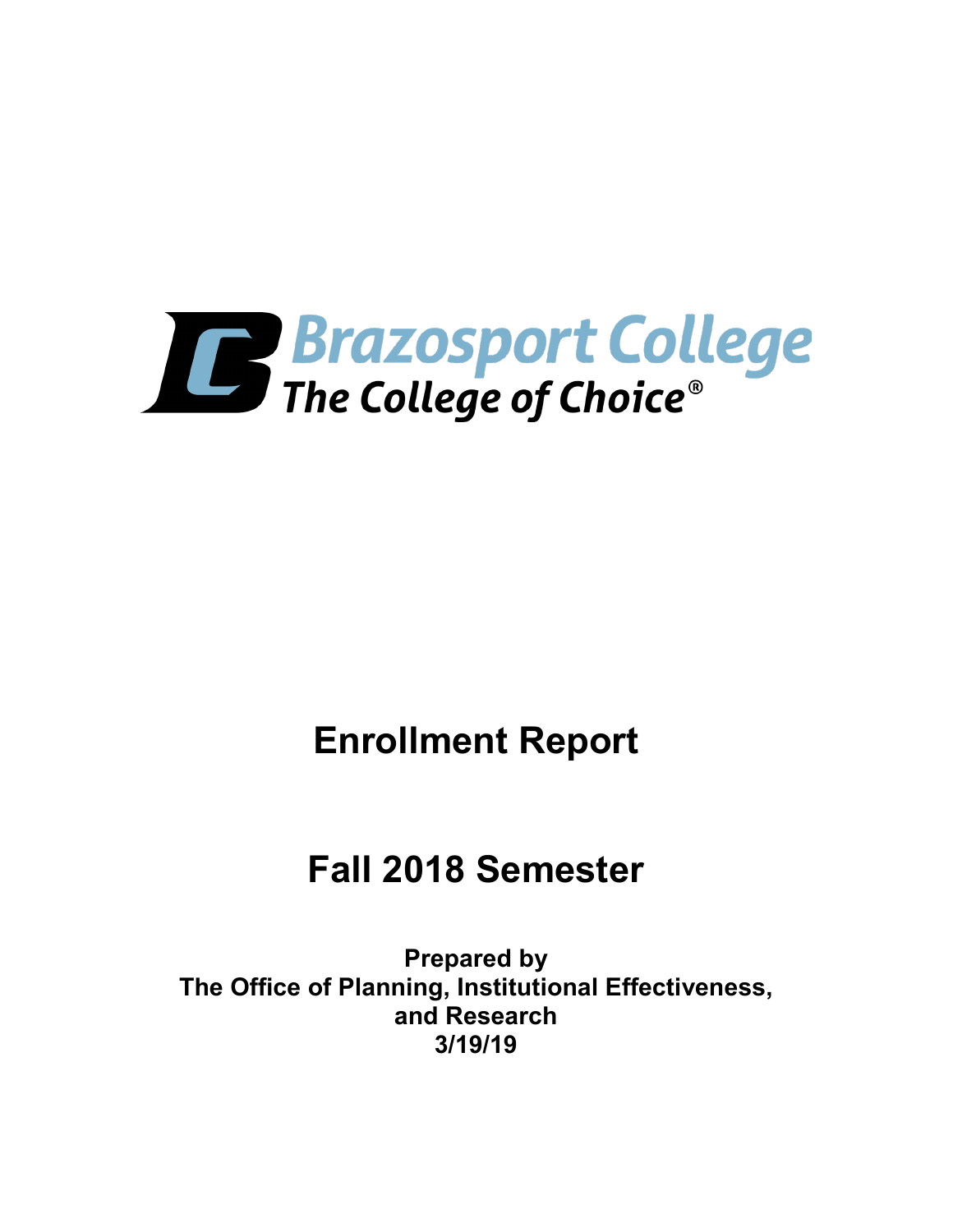# **Enrollment Report – Fall 2018 Table of Contents**

| Table 1  |                                                                |  |
|----------|----------------------------------------------------------------|--|
| Table 2  |                                                                |  |
| Table 3  |                                                                |  |
| Table 4  |                                                                |  |
| Table 5  |                                                                |  |
| Table 6  |                                                                |  |
| Table 7A |                                                                |  |
| Table 7B |                                                                |  |
| Table 7C | Students Residence by County / State / CountryPage 4           |  |
| Table 8  |                                                                |  |
| Table 9  |                                                                |  |
| Table 10 |                                                                |  |
| Table 11 | First Time at Brazosport College Students and                  |  |
| Table 12 | First Time at Brazosport College Students by                   |  |
| Table 13 |                                                                |  |
|          | Table 14A Enrollment by Department / Technical Programs Page 7 |  |
|          | Table 14B Enrollment by Department / Academic ProgramsPage 8   |  |
| Table 15 |                                                                |  |
| Table 16 |                                                                |  |
| Table 17 |                                                                |  |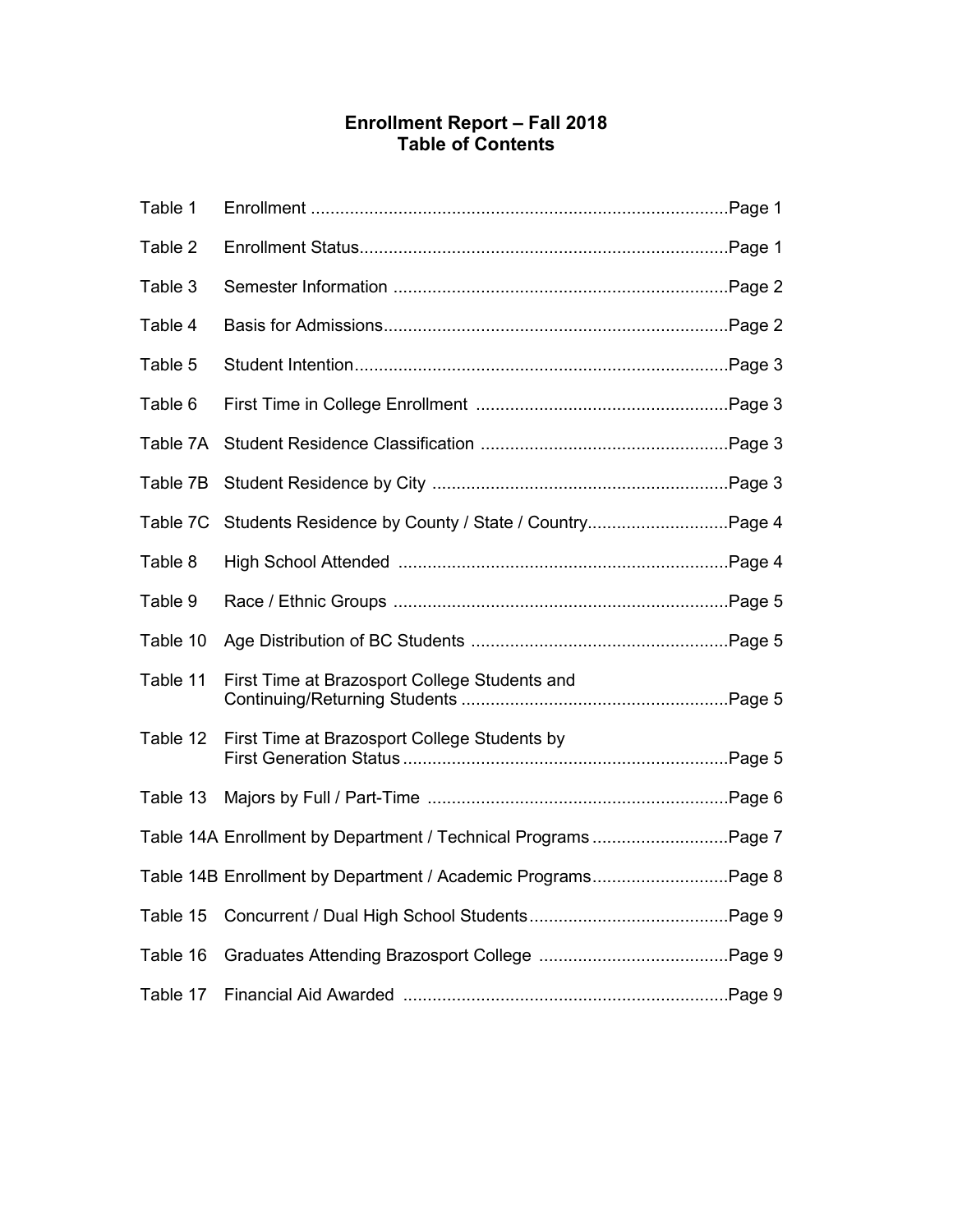# **Enrollment Report Fall 2018**

#### **Table 1 Enrollment**

#### **Credit Program**

| Campus – Regular Semester Students | 4.304 |
|------------------------------------|-------|
| Flexible Entry (16 Duplicated)     |       |
| Total Enrolled (Unduplicated)      |       |

#### **Non-Credit Program**

#### **Total Headcount**

| Credit Program     | .304            |
|--------------------|-----------------|
| Non-credit Program | 60 <sup>4</sup> |
| <b>Grand Total</b> | 1.90.           |

#### **Full-time Student Equivalent (Credit Program)**

| Full-time student equivalent (FTSE)                       | .634 |
|-----------------------------------------------------------|------|
| Found by dividing total credit hours (31 605) by<br>Note: |      |

Note: Found by dividing total credit hours (31,605) by 12

#### **Table 2**

#### **Enrollment Status Part-Time / Full-Time**

|        | <b>Full-Time</b> | Part-Time* | Total  | Col %  |
|--------|------------------|------------|--------|--------|
| Male   | 391              | 1,668      | 2,059  | 47.8%  |
| Female | 434              | 1,811      | 2,245  | 52.2%  |
| Total  | 825              | 3,479      | 4,304  | 100.0% |
| Row %  | 19.2%            | 80.8%      | 100.0% |        |

Note: \* Part-Time – Less than 12 semester hours in fall semester.

## **Enrollment Status Day / Night / Distance Student**

|                          | No.   | Col %  |
|--------------------------|-------|--------|
| Day only*                | 1,810 | 42.1%  |
| Night only*              | 1,145 | 26.6%  |
| Both Day / Night*        | 796   | 18.5%  |
| Distance Learning only** | 553   | 12.8%  |
| Total                    | 4,304 | 100.0% |

Note:

\* May also be enrolled in Distance Learning course

\*\* Distance learning only includes internet and VCT courses but not hybrid courses.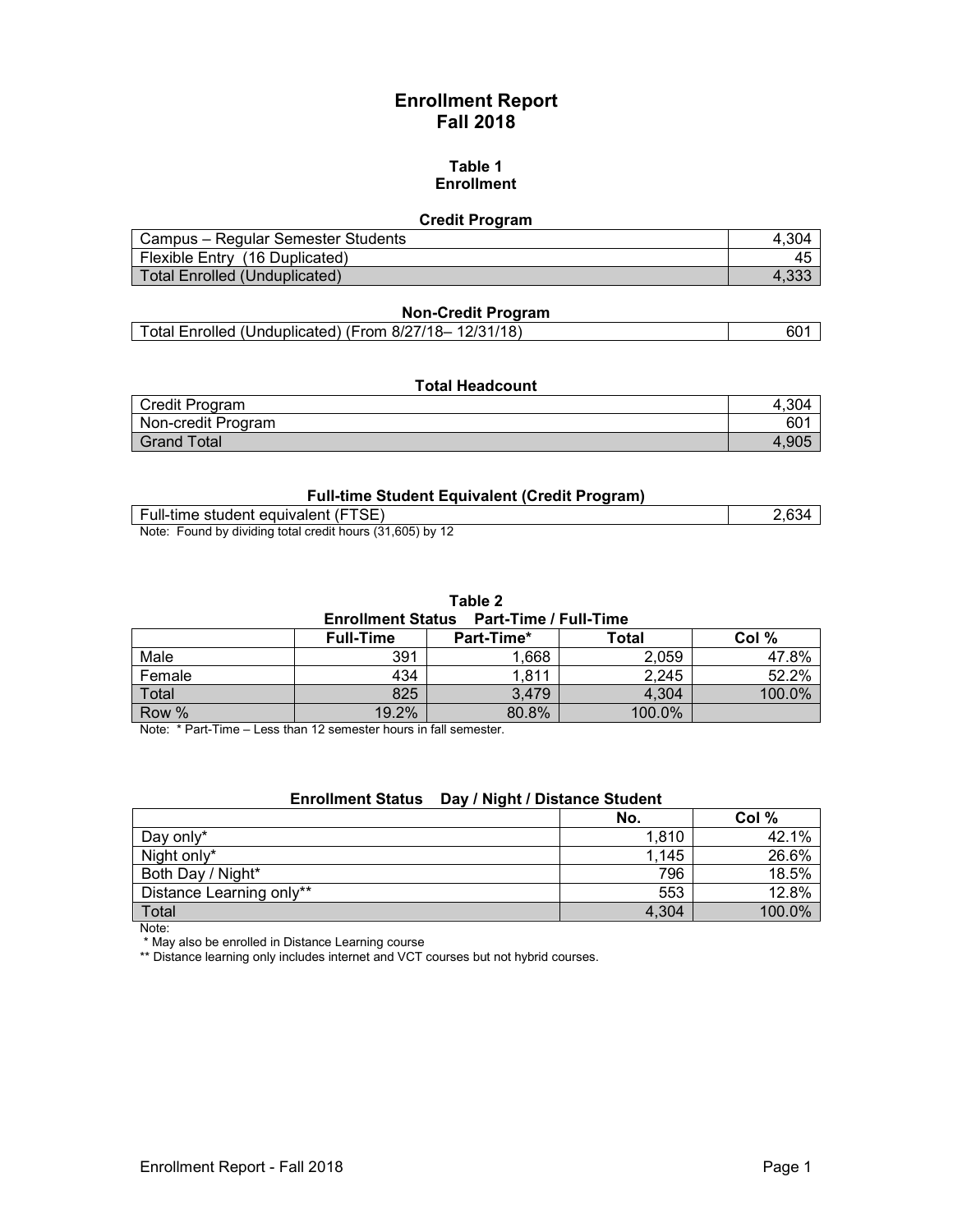## **Table 3 Semester Information**

| <b>Headcount</b>                                                   |    |       |       |  |
|--------------------------------------------------------------------|----|-------|-------|--|
| <b>Flexible Entry</b><br>Total<br><b>State Reports*</b><br>Regular |    |       |       |  |
| 4,303                                                              | 45 | 4.349 | 4,303 |  |

Note: \* Includes 16 duplicated counts

#### **Semester Credit Hours By Student Tuition Residency Code**

|                 | <b>Vocational-</b><br><b>Technical</b> | Academic -<br><b>BAT</b> | Totals | %         |
|-----------------|----------------------------------------|--------------------------|--------|-----------|
| In-District     | 4.804                                  | 12.010                   | 16.814 | 53.2%     |
| Out-of-District | 4.260                                  | 10.531                   | 14.791 | 46.8%     |
| <b>Totals</b>   | 9.064                                  | 22.541                   | 31.605 | $100.0\%$ |

Note: BAT hours are included in Academic credit hours.

#### **Semester Contact Hours By Student Tuition Residency Code**

|                 | <b>Vocational-</b><br>Technical | Academic -<br><b>BAT</b> | Totals  | $\%$   |
|-----------------|---------------------------------|--------------------------|---------|--------|
| In-District     | 124.640                         | 213.856                  | 338.496 | 53.4%  |
| Out-of-District | 109.600                         | 185.344                  | 294.944 | 46.6%  |
| <b>Totals</b>   | 234,240                         | 399,200                  | 633,440 | 100.0% |

Note: BAT hours are included in Academic contact hours.

#### **Distance Learning Semester Contact Hours**

|              | <b>Contact Hours</b> | %      |
|--------------|----------------------|--------|
| Internet     | 118,672              | 81.0%  |
| <b>VCT</b>   | 848                  | 0.6%   |
| Hybrid       | 27,072               | 18.4%  |
| <b>Total</b> | 146,592              | 100.0% |

Note: The distance learning contact hours are included in semester contact hours.

#### **Semester Information Contact hours** *NOT* **funded**

|                                   | No.   | %                  |
|-----------------------------------|-------|--------------------|
| Developmental Hours               | 820   | 9.9%               |
| Academic Hours (Three-peat rule)  | 6.496 | 78.3%              |
| Technical Hours (Three-peat rule) | 976   | 11.8%              |
| Total                             | 8.292 | 100.0 <sup>%</sup> |

| Table 4                                         |  |  |
|-------------------------------------------------|--|--|
| <b>Basis for Admissions to the Student Body</b> |  |  |
|                                                 |  |  |

|                                            | No.   | %      |
|--------------------------------------------|-------|--------|
| <b>High School Graduate</b>                | 776   | 18.0%  |
| Individual Approval*                       | 1,456 | 33.8%  |
| <b>High School Equivalency Certificate</b> | 89    | 2.1%   |
| Former Student (Continuing Student &       | 1,337 | 31.1%  |
| <b>Re-entered Previous Admissions)</b>     |       |        |
| <b>College Transfer</b>                    | 646   | 15.0%  |
| Total                                      | 4,304 | 100.0% |

Note: \* Includes Dual Credit students.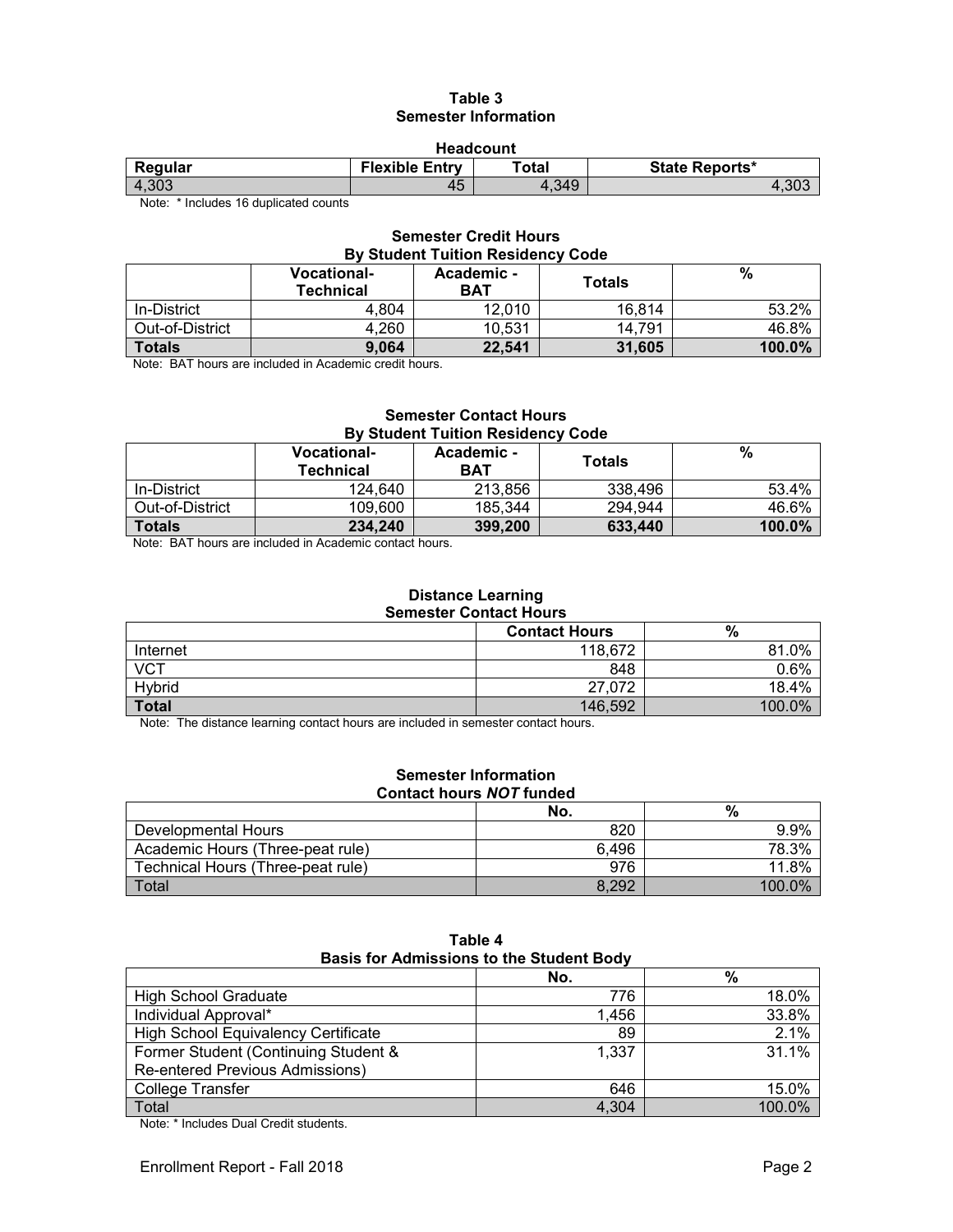#### **Table 5 Student Intention Why Students Attend Brazosport College**

|                                  | No.   | $\frac{0}{0}$ |
|----------------------------------|-------|---------------|
| Earn an Associate's Degree       | 2,529 | 58.8%         |
| Earn a Certificate               | 1,062 | 24.7%         |
| <b>Earn Credits for Transfer</b> | 527   | 12.2%         |
| Job Skills                       | 33    | 0.8%          |
| <b>Personal Enrichment</b>       | 27    | 0.6%          |
| Did Not Respond                  | 124   | 2.9%          |
| Earn a BAT Degree                | ◠     | 0.0%          |
| Total                            | 4.304 | 100.0%        |

**Table 6 First Time in College Enrollment**

|        | No. | %                            |
|--------|-----|------------------------------|
| Male   | 300 | 8%<br>49                     |
| Female | 302 | .2%<br>50.2                  |
| Total  | 602 | $\Omega$ <sup>o</sup><br>100 |

Note: FTIC excludes transfer students and dual credit students.

**Table 7A Student Residence Classification**

|                 | No.   | %      |
|-----------------|-------|--------|
| In-District     | 2,306 | 53.6%  |
| Out-of-District | 1,920 | 44.6%  |
| Out-of-State    | 28    | 0.7%   |
| Foreign         | 50    | .2%    |
| Total           | 4,304 | 100.0% |

**Table 7B Student Residence by City**

| ---                    |       |        |  |
|------------------------|-------|--------|--|
| <b>City</b>            | No.   | $\%$   |  |
| Angleton               | 876   | 20.4%  |  |
| <b>Brazoria</b>        | 301   | 7.0%   |  |
| Clute                  | 604   | 14.0%  |  |
| Damon                  | 18    | 0.4%   |  |
| Danbury                | 53    | 1.2%   |  |
| Freeport               | 536   | 12.5%  |  |
| Lake Jackson           | 1,206 | 28.0%  |  |
| Sweeny                 | 197   | 4.6%   |  |
| West Columbia          | 187   | 4.3%   |  |
| <b>Other Residence</b> | 326   | 7.6%   |  |
| <b>Total Students</b>  | 4,304 | 100.0% |  |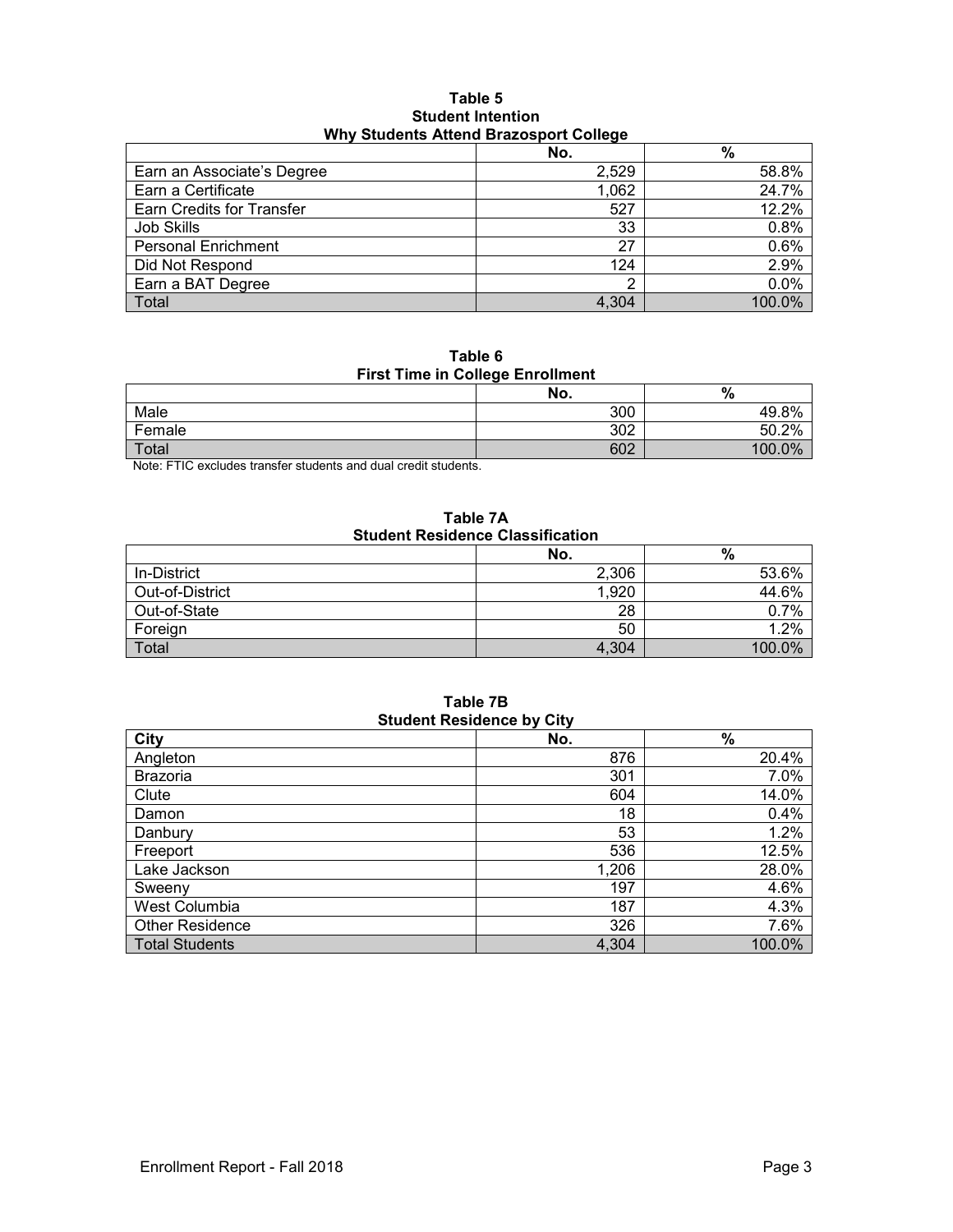| <b>Residence</b>       | No.            | $\%$   | <b>Residence</b>              | No.            | $\frac{9}{6}$ |
|------------------------|----------------|--------|-------------------------------|----------------|---------------|
| <b>Bexar County</b>    | 3              | .07%   | Alabama                       | $\overline{2}$ | .05%          |
| <b>Brazoria County</b> | 4,052          | 94.14% | Arizona                       | $\overline{2}$ | .05%          |
| <b>Burnet County</b>   | 1              | .02%   | California                    | $\overline{c}$ | .05%          |
| Cameron County         | 1              | .02%   | Colorado                      | 1              | .02%          |
| Collin County          | 1              | .02%   | Florida                       | 1              | .02%          |
| Colorado County        | 1              | .02%   | Georgia                       | $\mathbf{1}$   | .02%          |
| Fort Bend County       | 15             | .35%   | Idaho                         | 1              | .02%          |
| Galveston County       | 22             | .51%   | Illinois                      | 1              | .02%          |
| <b>Harris County</b>   | 21             | .49%   | Indiana                       | 1              | .02%          |
| <b>Hays County</b>     | $\overline{2}$ | .05%   | Kentucky                      | $\overline{2}$ | .05%          |
| <b>Hidalgo County</b>  | 9              | .21%   | Louisiana                     | 6              | .14%          |
| Jefferson County       | $\overline{2}$ | .05%   | Maryland                      | $\overline{2}$ | .05%          |
| <b>Lubbock County</b>  | 1              | .02%   | Michigan                      | 1              | .02%          |
| Matagorda County       | 82             | 1.91%  | Mississippi                   | $\overline{2}$ | .05%          |
| McLennan County        | 1              | .02%   | Pennsylvania                  | 1              | .02%          |
| <b>Midland County</b>  | $\overline{2}$ | .05%   | Virginia                      | $\mathbf{1}$   | .02%          |
| Montgomery County      | $\overline{2}$ | .05%   | Washington                    | 1              | .02%          |
| <b>Nueces County</b>   | 1              | .02%   |                               |                |               |
| Orange County          | 1              | .02%   | Canada                        | $\mathbf{1}$   | .02%          |
| <b>Tarrant County</b>  | 1              | .02%   | Sri Lanka (Ceylon)            | $\overline{2}$ | .05%          |
| Victoria County        | 1              | .02%   | Guatemala                     | 1              | .02%          |
| <b>Waller County</b>   | 1              | .02%   | Haiti                         | 1              | .02%          |
| <b>Wharton County</b>  | $\overline{2}$ | .05%   | Kenya                         | $\mathbf{1}$   | .02%          |
| Williamson County      | 1              | .02%   | Korea, South (Republic<br>of) | 1              | .02%          |
| <b>Texas Subtotal</b>  | 4,226          | 98.19% | Mexico                        | 43             | 1.00%         |
|                        |                |        | Total                         | 4,304          | 100.00%       |

**Table 7C Students Residence by County / State / Country**

Note: Includes students that pay C & D coded tuition.

#### **Table 8 High School Attended**

| <b>HIGH OCHOOL ALLOHUGU</b>        |       |        |  |
|------------------------------------|-------|--------|--|
| <b>School</b>                      | No.   | $\%$   |  |
| Angleton                           | 786   | 18.3%  |  |
| <b>Brazosport</b>                  | 487   | 11.3%  |  |
| <b>Brazosport Christian School</b> | 24    | 0.6%   |  |
| Brazoswood                         | 1,244 | 28.9%  |  |
| Columbia                           | 360   | 8.4%   |  |
| Danbury                            | 53    | 1.2%   |  |
| Sweeny                             | 276   | 6.4%   |  |
| <b>Other Schools</b>               | 810   | 18.8%  |  |
| No School Assigned                 | 264   | 6.1%   |  |
| <b>Total Students</b>              | 4,304 | 100.0% |  |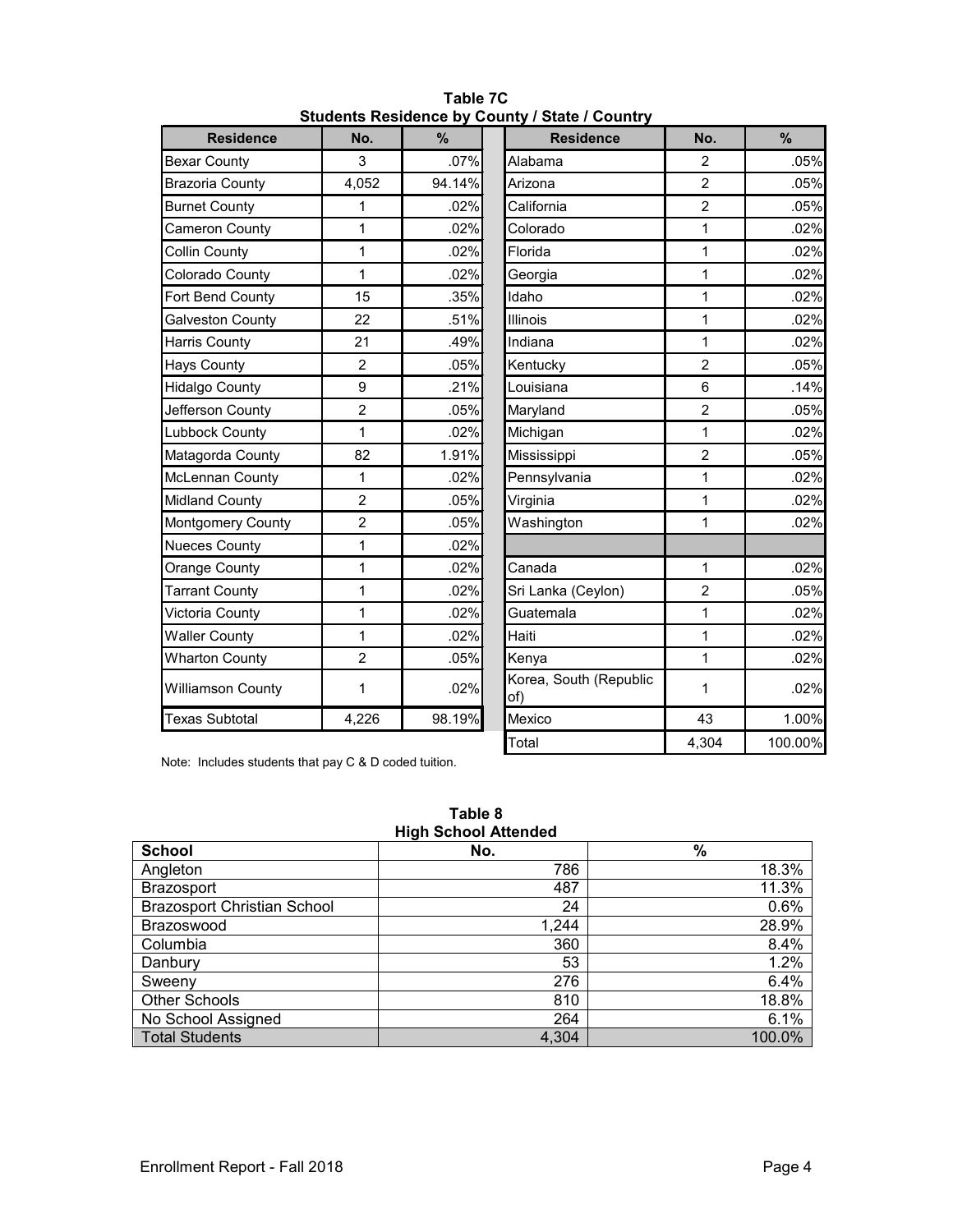#### **Table 9 Race / Ethnic Groups**

| $1.4000 + 1.11110 - 0.10000$     |       |        |  |
|----------------------------------|-------|--------|--|
| Race / Ethnicity                 | No.   | $\%$   |  |
| White                            | 1,968 | 45.7%  |  |
| Black / African American         | 267   | 6.2%   |  |
| Hispanic                         | 1,815 | 42.2%  |  |
| Asian                            | 45    | 1.0%   |  |
| American Indian / Alaskan Native | 15    | 0.3%   |  |
| Non-Resident Alien               | 4     | 0.1%   |  |
| Race Unknown                     | 61    | 1.4%   |  |
| Native Hawaiian / Other Pacific  |       | 0.0%   |  |
| <b>Islander</b>                  |       |        |  |
| 2 or more races                  | 128   | 3.0%   |  |
| Total                            | 4.304 | 100.0% |  |

**Table 10 Age Distribution of BC Students**

| $1.9$ - $-1.0$ . $-1.0$ and $-1.0$ . $-1.0$ . The set of $-1.0$ |       |        |  |
|-----------------------------------------------------------------|-------|--------|--|
| Age                                                             | No.   | %      |  |
| Under 18                                                        | 1,131 | 26.3%  |  |
| 18-21                                                           | 1,458 | 33.9%  |  |
| $22 - 24$                                                       | 460   | 10.7%  |  |
| 25-30                                                           | 545   | 12.7%  |  |
| $31 - 35$                                                       | 281   | 6.5%   |  |
| 36-50                                                           | 368   | 8.6%   |  |
| 51 and above                                                    | 61    | 1.4%   |  |
| Total                                                           | 4,304 | 100.0% |  |

Average Age = 23

Median Age  $= 20$ 

|                                                                             | Table 11 |  |
|-----------------------------------------------------------------------------|----------|--|
| First Time at Brazosport College Students and Continuing/Returning Students |          |  |
|                                                                             |          |  |

|                               | No.   | %      |
|-------------------------------|-------|--------|
| Continuing/Returning Students | 3,435 | 79.8%  |
| First Time at BC Students*    | 869   | 20.2%  |
| Total                         | 4.304 | 100.0% |

Note: \* Indicates students new to Brazosport College—includes transfer students.

#### **Table 12 First Time at Brazosport College Students\* by First Generation Status**

|                                 | No. | %      |
|---------------------------------|-----|--------|
| <b>First Generation Student</b> | 300 | 34.5%  |
| Not First Generation Student    | 121 | 13.9%  |
| No response in mother's or      | 448 | 51.6%  |
| father's education level        |     |        |
| Total                           | 869 | 100 0% |

Note:

\* Indicates first time students at Brazosport College—includes transfer students.

A first generation student is defined by both parents' education level below a Baccalaureate Degree.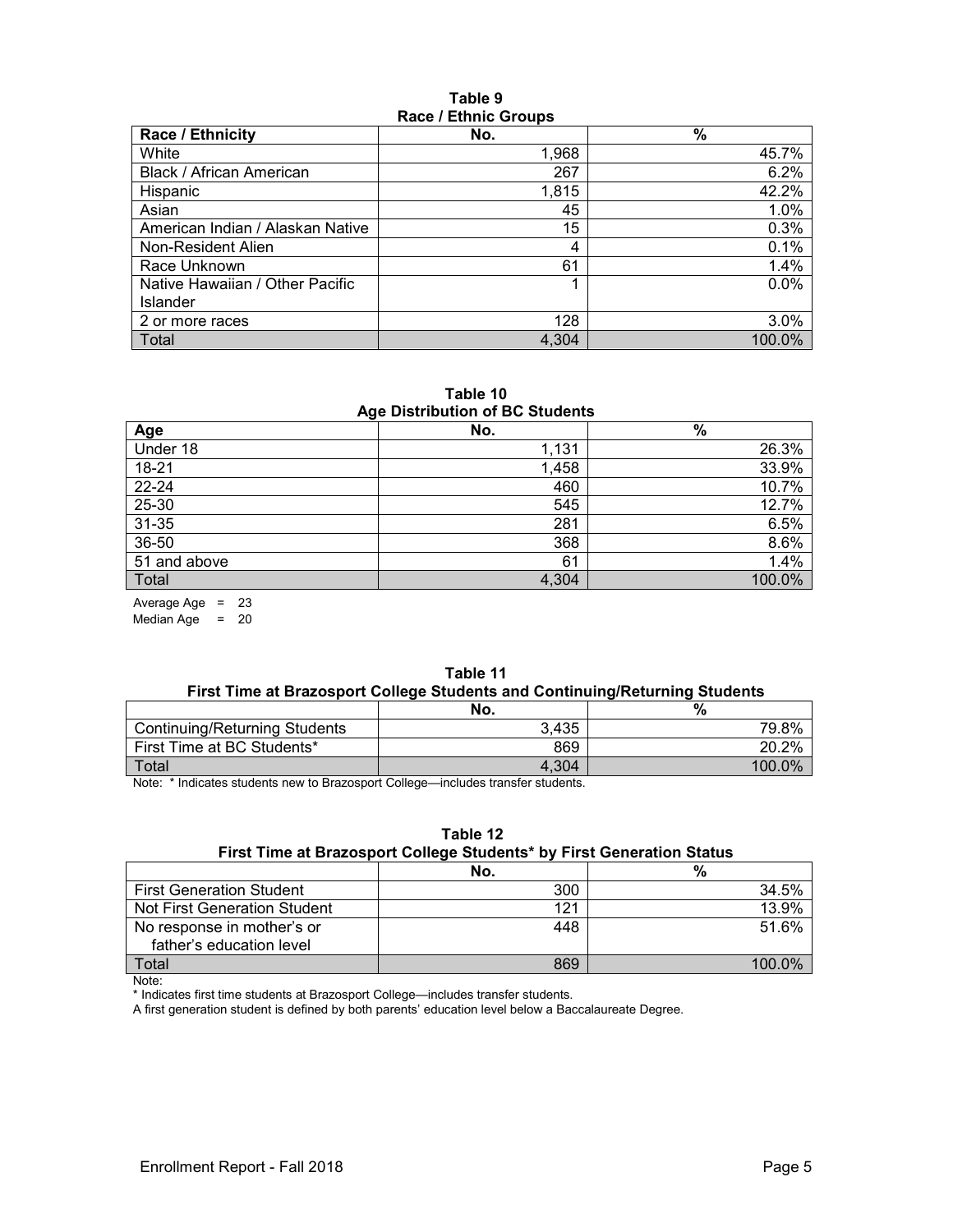# **Table 13 Majors by Full / Part-Time**

## **General Academic Degree Majors (AA)**

|       | Not Dual Credit | <b>Dual Credit</b> |       |        |
|-------|-----------------|--------------------|-------|--------|
|       | Student         | Student            | Total | Col %  |
| Full  | 315             | 14                 | 329   | 21.8%  |
| Part  | 599             | 580                | 1,179 | 78.2%  |
| Total | 914             | 594                | 1,508 | 100.0% |

## **General Academic Degree Majors (AS)**

|       | <b>Not Dual Credit</b><br>Student | Dual Credit<br>Student | $\tau$ otal | Col $%$ |
|-------|-----------------------------------|------------------------|-------------|---------|
| Full  | 177                               | 10                     | 187         | 20.1%   |
| Part  | 477                               | 266                    | 743         | 79.9%   |
| Total | 654                               | 276                    | 930         | 100.0%  |

#### **Other Academic Majors**

|              | Not Dual Credit<br><b>Student</b> | <b>Dual Credit</b><br>Student | $\tau$ otal | Col %  |
|--------------|-----------------------------------|-------------------------------|-------------|--------|
| Full         | 29                                |                               | 29          | 31.5%  |
| Part         | 50                                | 19                            | 63          | 68.5%  |
| <b>Total</b> | 79                                | 17                            | 92          | 100.0% |

# **Technical Majors\***

|       | Not Dual Credit<br>Student | <b>Dual Credit</b><br><b>Student</b> | $\mathsf{Total}$ | Col %  |
|-------|----------------------------|--------------------------------------|------------------|--------|
| Full  | 236                        |                                      | 236              | 14.6%  |
| Part  | 1,201                      | 184                                  | 1,385            | 85.4%  |
| Total | 1,437                      | 184                                  | 1,621            | 100.0% |

Note: \*Includes certificates.

#### **Bachelor's in Applied Technology Majors**

|       | Not Dual Credit<br>Student | <b>Dual Credit</b><br><b>Student</b> | Total | Col %  |
|-------|----------------------------|--------------------------------------|-------|--------|
| Full  | 44                         |                                      | 44    | 28.8%  |
| Part  | 109                        |                                      | 109   | 71.2%  |
| Total | 153                        |                                      | 153   | 100.0% |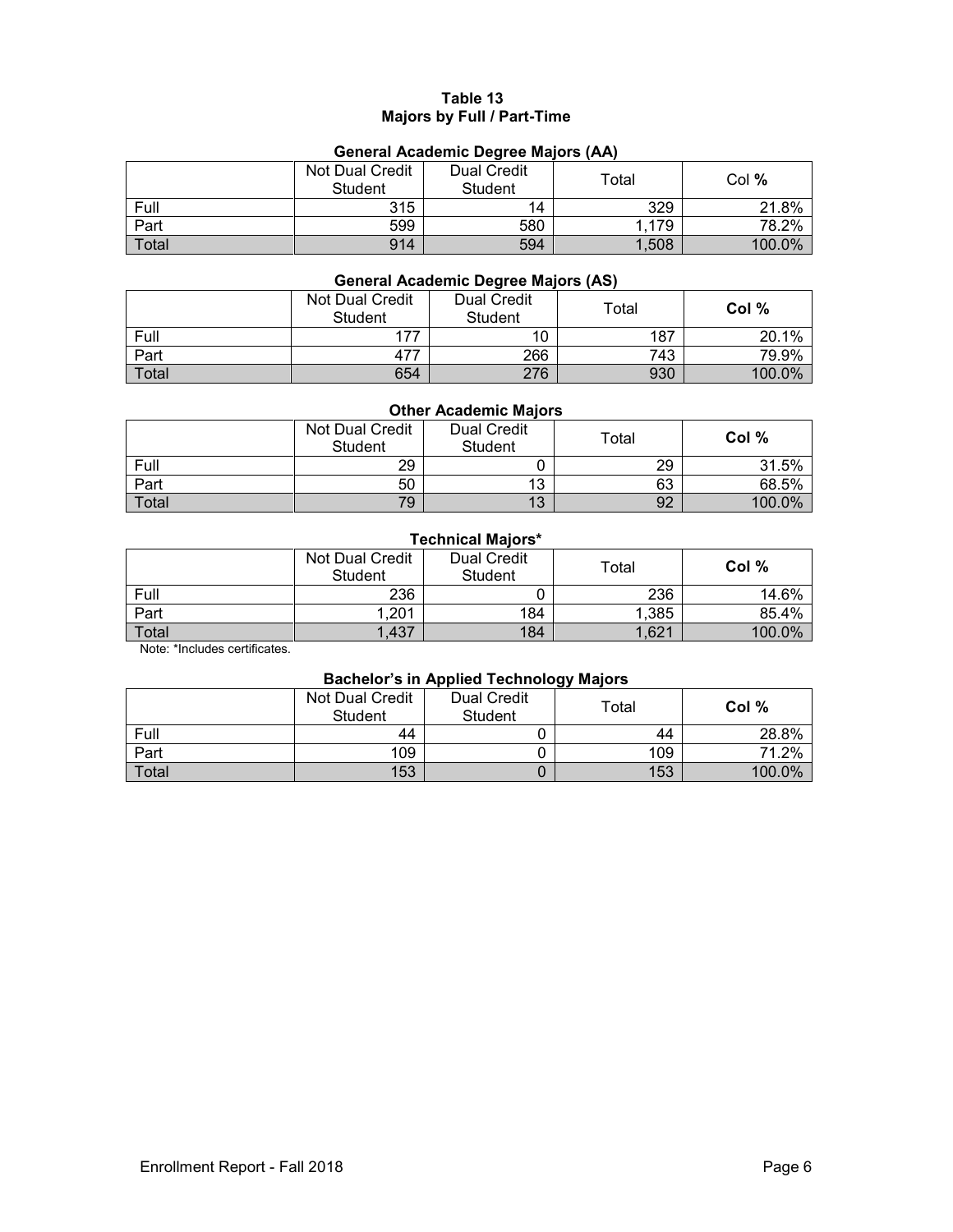## **Table 14A Enrollment by Department**

# **Technical Programs**

|              |                                 |                                 | <b>Contact</b>          |        |                  |             |
|--------------|---------------------------------|---------------------------------|-------------------------|--------|------------------|-------------|
|              | <b>Total</b><br><b>Students</b> | <b>Semester</b><br><b>Hours</b> | <b>Hours</b><br>Lec/Lab | Co-op  | <b>Practicum</b> | <b>FTSE</b> |
| <b>ACNT</b>  | 26                              | $\overline{39}$                 | 832                     |        |                  | 3.25        |
| <b>AUMT</b>  | 112                             | 211                             | 6,720                   | 1,280  |                  | 17.58       |
| <b>BMGT</b>  | 22                              | 66                              | 1,056                   |        |                  | 5.50        |
| <b>BUSG</b>  | 13                              | 39                              | 624                     |        |                  | 3.25        |
| CDEC         | 4                               | 12                              | 192                     |        |                  | 1.00        |
| <b>CETT</b>  | 32                              | 48                              | 1,024                   |        |                  | 4.00        |
| <b>CJLE</b>  | 204                             | 510                             | 16,320                  |        |                  | 42.50       |
| <b>CNBT</b>  | 229                             | 390                             | 11,360                  | 4,160  |                  | 32.50       |
| <b>CTEC</b>  | 146                             | 228                             | 4,416                   |        |                  | 19.00       |
| <b>DFTG</b>  | 184                             | 276                             | 6,832                   | 960    |                  | 23.00       |
| <b>ELPT</b>  | 266                             | 420                             | 8,736                   |        |                  | 35.00       |
| <b>ELTN</b>  | 22                              | 33                              | 3,696                   | 3,520  |                  | 2.75        |
| <b>EMSP</b>  | 159                             | 306                             | 11,664                  |        |                  | 25.50       |
| <b>EPCT</b>  | 54                              | 134                             | 2,144                   |        |                  | 11.17       |
| <b>HART</b>  | 132                             | 263                             | 5,536                   | 320    |                  | 21.92       |
| <b>HITT</b>  | 84                              | 240                             | 3,936                   |        |                  | 20.00       |
| <b>IMED</b>  | 34                              | 51                              | 1,088                   |        |                  | 4.25        |
| <b>INTC</b>  | 421                             | 762                             | 15,216                  |        |                  | 63.50       |
| <b>ITNW</b>  | 68                              | 102                             | 2,176                   |        |                  | 8.50        |
| <b>ITSC</b>  | 144                             | 216                             | 4,608                   |        |                  | 18.00       |
| <b>ITSE</b>  | 30                              | 45                              | 1,200                   |        |                  | 3.75        |
| <b>ITSW</b>  | 44                              | 66                              | 1,408                   |        |                  | 5.50        |
| <b>MCHN</b>  | 132                             | 198                             | 6,400                   | 2,560  |                  | 16.50       |
| <b>MRKG</b>  | 12                              | 36                              | 576                     |        |                  | 3.00        |
| <b>MUSC</b>  | 8                               | 8                               | 192                     |        |                  | 0.67        |
| <b>OSHT</b>  | 146                             | 448                             | 8,048                   |        |                  | 37.33       |
| PFPB         | 183                             | 291                             | 9,024                   | 3,520  |                  | 24.25       |
| <b>POFI</b>  | 138                             | 207                             | 6,800                   | 1,600  |                  | 17.25       |
| <b>POFM</b>  | 18                              | 25                              | 800                     | 320    |                  | 2.08        |
| <b>POFT</b>  | 167                             | 264                             | 6,384                   |        |                  | 22.00       |
| <b>PTAC</b>  | 908                             | 2,074                           | 44,336                  |        |                  | 172.83      |
| <b>RBTC</b>  | 26                              | 39                              | 832                     |        |                  | 3.25        |
| <b>RNSG</b>  | 195                             | 393                             | 13,872                  |        |                  | 32.75       |
| <b>VNSG</b>  | 44                              | 88                              | 4,752                   |        |                  | 7.33        |
| <b>WLDG</b>  | 262                             | 523                             | 21,104                  | 640    |                  | 43.58       |
| <b>Total</b> | 4,669                           | 9,051                           | 233,904                 | 18,880 | $\boldsymbol{0}$ |             |

Note: Interinstitutional hours are not included.

Enrollment may be duplicated.

FTSE = fall semester hours divided by 12.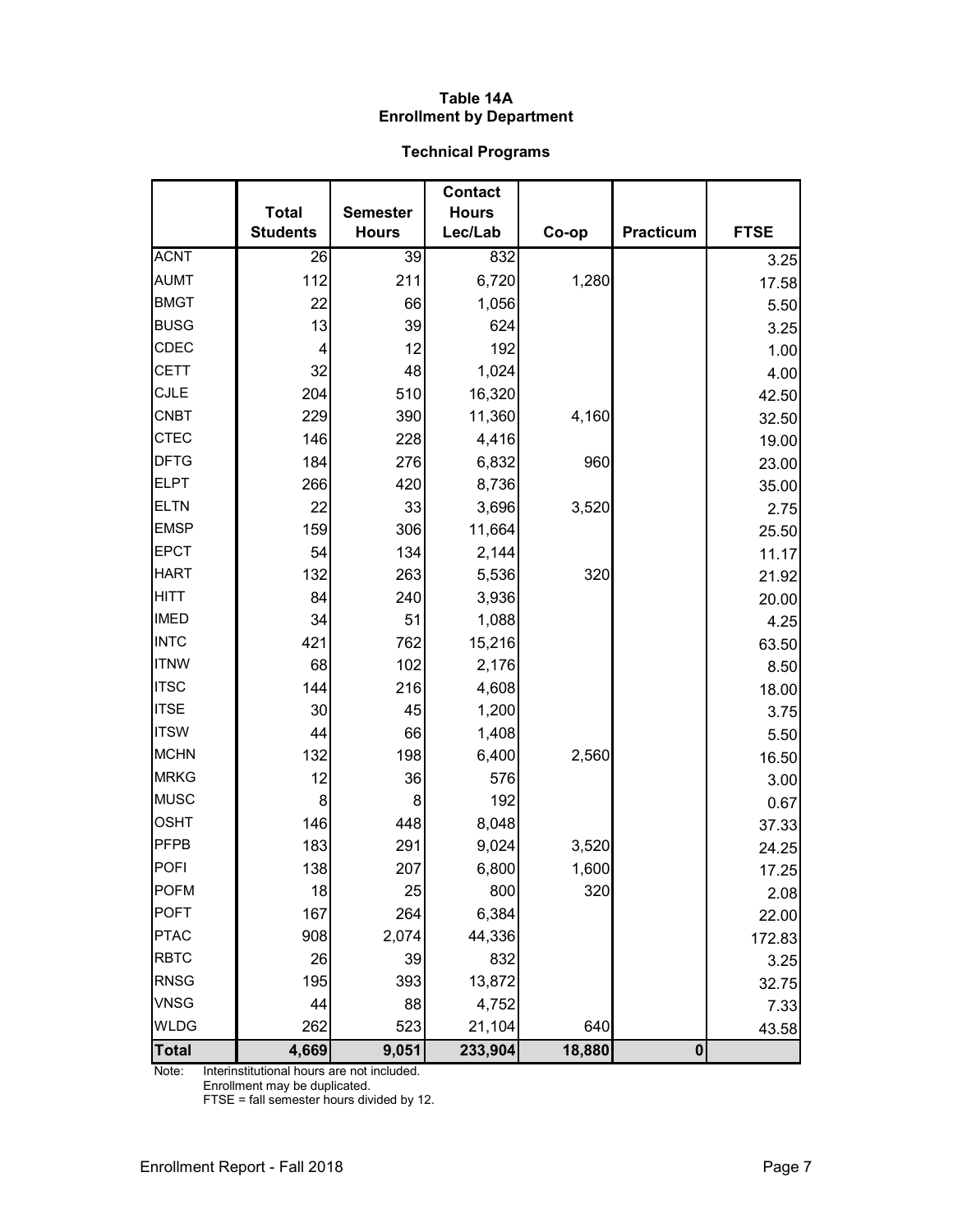## **Table 14B Enrollment by Department**

# **Academic Programs**

|                       | <b>Total</b>    | <b>Semester</b> | <b>Contact</b><br><b>Hours</b> |          |                  |             |
|-----------------------|-----------------|-----------------|--------------------------------|----------|------------------|-------------|
|                       | <b>Students</b> | <b>Hours</b>    | Lec/Lab                        | Co-op    | Practicum        | <b>FTSE</b> |
| <b>ACCT</b>           | 96              | 192             | 3,072                          |          |                  | 16.00       |
| <b>ARTS</b>           | 272             | 681             | 13,056                         |          |                  | 56.75       |
| <b>BCIS</b>           | 148             | 296             | 5,920                          |          |                  | 24.67       |
| <b>BIOL</b>           | 1,119           | 2,313           | 53,712                         |          |                  | 192.75      |
| <b>BUSI</b>           | 13              | 39              | 624                            |          |                  | 3.25        |
| <b>CHEM</b>           | 502             | 1,016           | 22,752                         |          |                  | 84.67       |
| <b>COMM</b>           | 11              | 33              | 528                            |          |                  | 2.75        |
| COSC                  | 22              | 44              | 880                            |          |                  | 3.67        |
| CRIJ                  | 73              | 219             | 3,504                          |          |                  | 18.25       |
| <b>DRAM</b>           | 32              | 84              | 1,520                          |          |                  | 7.00        |
| <b>ECON</b>           | 103             | 309             | 4,944                          |          |                  | 25.75       |
| <b>EDUC</b>           | 56              | 84              | 1,792                          |          |                  | 7.00        |
| <b>ENGL</b>           | 969             | 2,801           | 45,104                         |          |                  | 233.42      |
| <b>ENVR</b>           | 137             | 281             | 6,576                          |          |                  | 23.42       |
| <b>GEOG</b>           | 10              | 30              | 480                            |          |                  | 2.50        |
| GOVT                  | 490             | 1,470           | 23,520                         |          |                  | 122.50      |
| <b>HIST</b>           | 681             | 2,043           | 32,688                         |          |                  | 170.25      |
| <b>HUMA</b>           | 216             | 648             | 10,368                         |          |                  | 54.00       |
| <b>MATH</b>           | 1,386           | 3,442           | 58,464                         |          |                  | 286.83      |
| <b>MHSM</b>           | 46              | 148             | 2,368                          |          |                  | 12.33       |
| <b>MUAP</b>           | 44              | 44              | 704                            |          |                  | 3.67        |
| <b>MUEN</b>           | 60              | 60              | 3,440                          |          |                  | 5.00        |
| <b>MUSI</b>           | 143             | 341             | 5,904                          |          |                  | 28.42       |
| PHIL                  | 29              | 87              | 1,392                          |          |                  | 7.25        |
| <b>PHYS</b>           | 117             | 235             | 5,616                          |          |                  | 19.58       |
| PSYC                  | 1,030           | 3,090           | 49,440                         |          |                  | 257.50      |
| SOCI                  | 169             | 507             | 8,112                          |          |                  | 42.25       |
| <b>SPAN</b>           | 38              | 84              | 1,584                          |          |                  | 7.00        |
| <b>SPCH</b>           | 277             | 831             | 13,296                         |          |                  | 69.25       |
| <b>TECA</b>           | 68              | 129             | 2,464                          |          |                  | 10.75       |
| <b>TMGT</b>           | 323             | 929             | 14,864                         |          |                  | 77.42       |
| <b>Total</b>          | 8,680           | 22,510          | 398,688                        | $\bf{0}$ | $\boldsymbol{0}$ |             |
| Grand<br><b>Total</b> | 13,349          | 31,561          | 632,592                        | 18,880   | $\bf{0}$         |             |

Note: Interinstitutional hours are not included.

Enrollment may be duplicated.

FTSE = fall semester hours divided by 12.